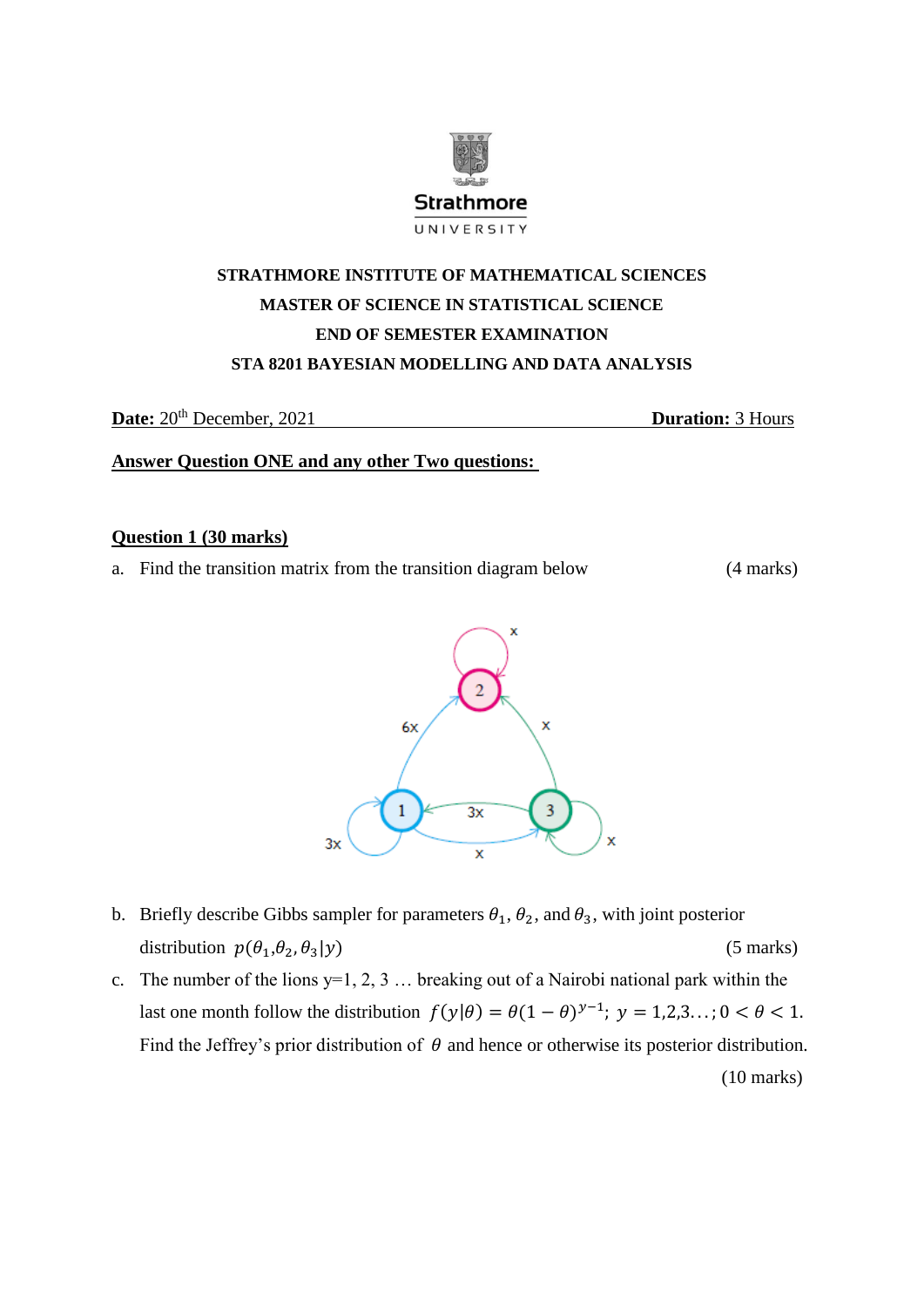d. Suppose that  $x_1, x_2, ..., x_n$  is a random sample from a geometric distribution with pdf

$$
p(x|\theta) = \begin{cases} \theta(1-\theta)^x & 0 < \theta \le 1 \ \ x = 0, 1, 2, \dots \\ 0 & \text{otherwise} \end{cases}
$$

Show that  $p(x|\theta)$  is an exponential distribution and hence find a conjugate prior for  $\theta$ . Find the posterior distribution for.  $\theta$ . (6 marks)

e. Find the long term trend of the transition matrix (5 Marks)

$$
\begin{bmatrix} 1 & 2 & 3 \\ 0.3 & 0.2 & 0.5 \\ 2 & 0 & 1 & 0 \\ 3 & 0 & 0 & 1 \end{bmatrix} = P.
$$

#### **Question 2 (15 marks)**

a. A doctor is called to see a sick child. The doctor has prior information that 90% of sick children in that neighbourhood have the flu, while the other 10% are sick with 1 measles. Let F stand for an event of a child being sick with flu and M stand for an event of a child being sick with measles. Assume for simplicity that F ∪ M =  $\Omega$ , i.e., that there no other maladies in that neighbourhood. A well-known symptom of measles is a rash (the event of having which we denote R). Assume that the probability of having a rash if one has measles is  $P(R \mid M) = 0.95$ . However, occasionally children with flu also develop rash, and the probability of having a rash if one has flu is  $P(R | F) = 0.08$ . Upon examining the child, the doctor finds a rash. What is the probability that the child has measles?

(5 marks)

b. Consider a bivariate normal posterior distribution of the parameters  $\theta_1$  and  $\theta_2$ :

$$
\binom{\theta_1}{\theta_2} \sim N\left(\binom{0}{0},\binom{1}{\rho} \quad \begin{matrix} \rho \\ 0 \end{matrix}\right)
$$

- i. Determine the full conditionals of  $\theta_1|\theta_2$  and  $\theta_2|\theta_1$ . (5 Marks)
- ii. Write a **R code** for Gibbs sampling from the full conditionals in (a.) above. (5 Marks)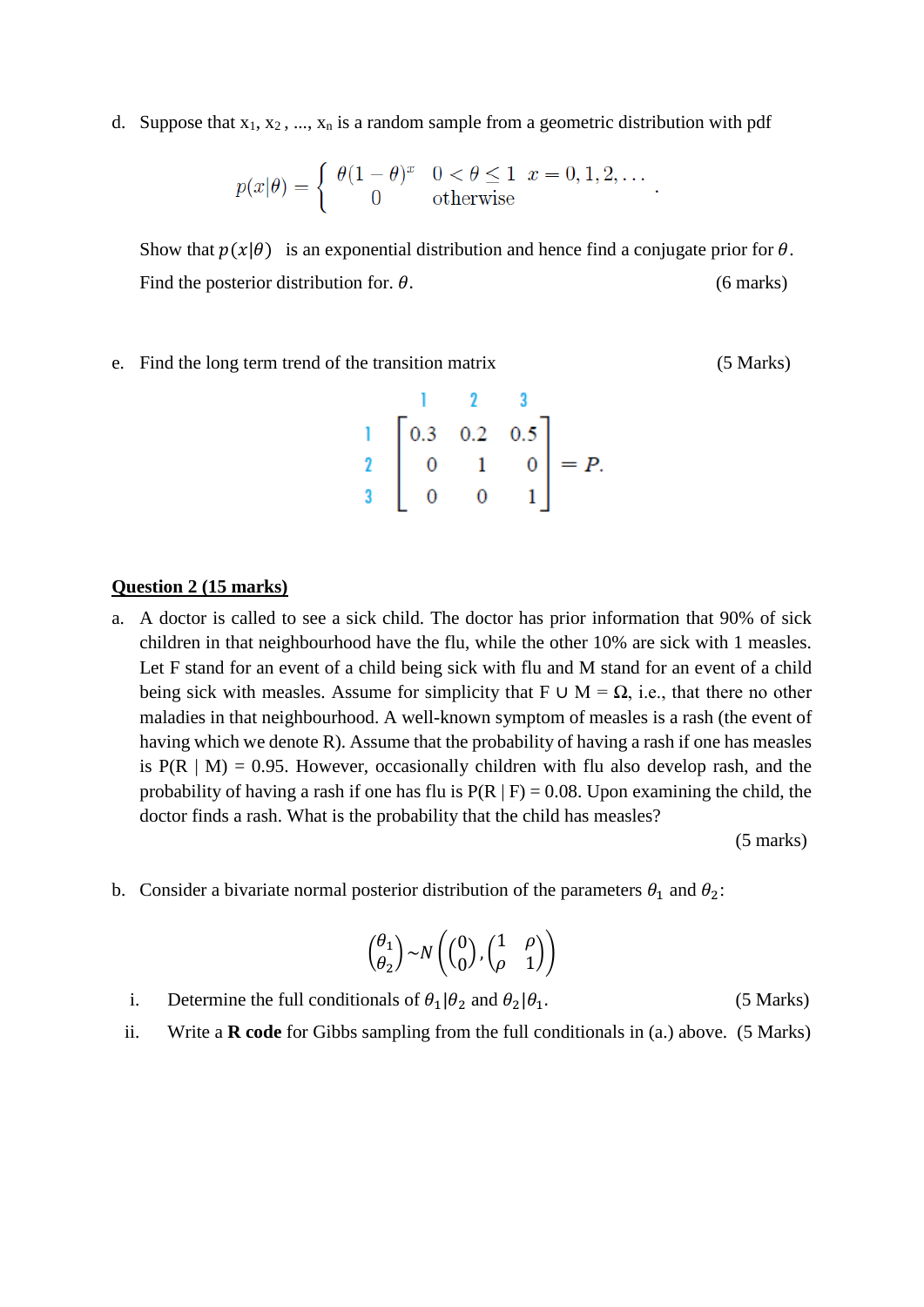### **Question 3 (15 marks)**

- a. In a study, physicians were asked what the odds of breast cancer would be in a woman who was initially thought to have a 1% risk of cancer but who ended up with a positive mammogram result (a mammogram accurately classifies about 80% of cancerous tumors and 90% of benign tumors.) 95 out of a hundred physicians estimated the probability of cancer to be about 75%. Do you agree? (5 marks)
- b. How does Markov Chain Monte Carlo differ fundamentally from ordinary Monte Carlo? Explain the terms "thinning" and "burn-in" and the purpose of each in the context of the following plots of output from a Gibbs sampler. (4 marks)
- c. Explain the terms "thinning" and "burn-in" and the purpose of each in the context of the following plots of output from a Gibbs sampler. What thinning and burn-in would you recommend for this problem? (6 marks)